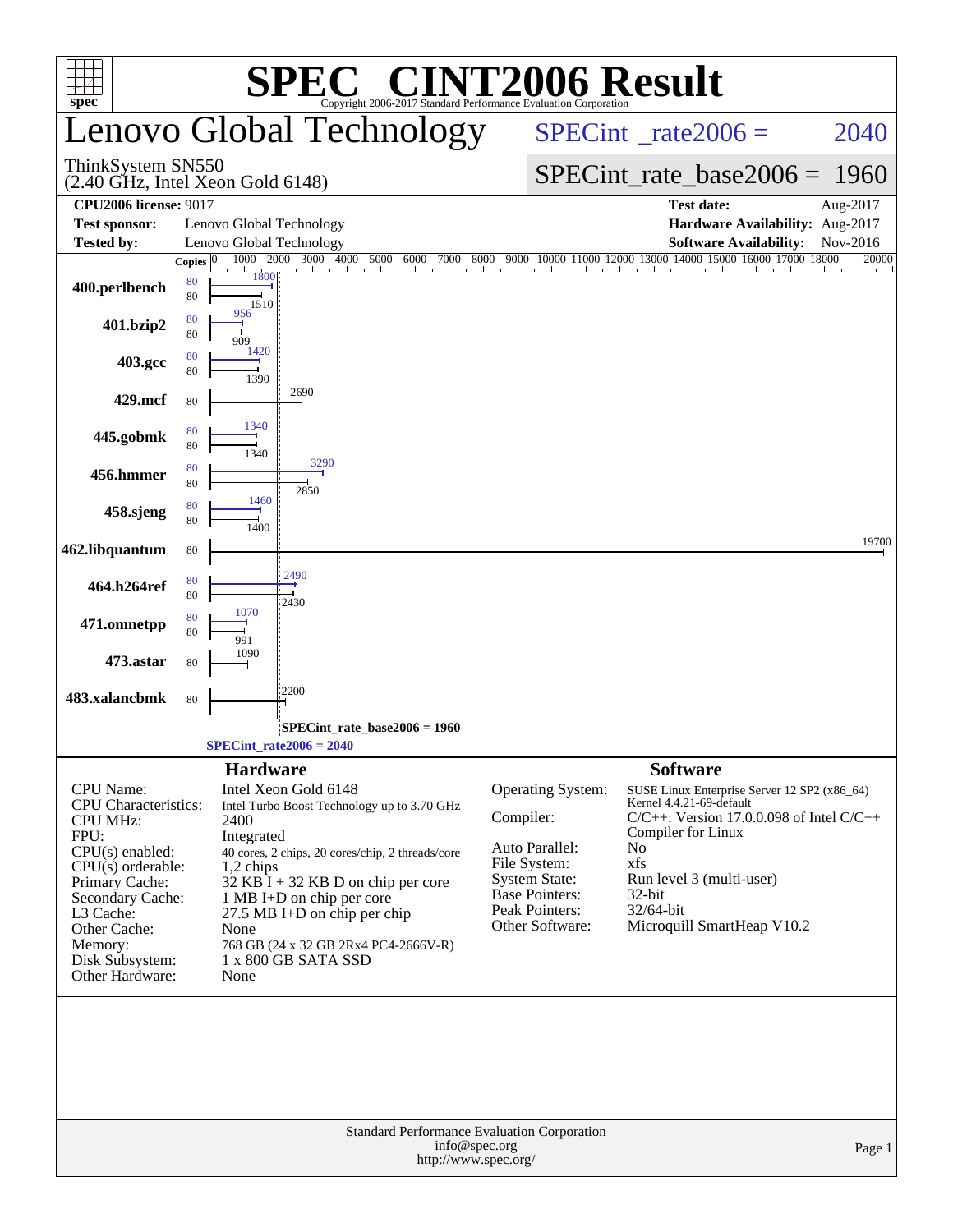

## enovo Global Technology

#### ThinkSystem SN550

(2.40 GHz, Intel Xeon Gold 6148)

SPECint rate $2006 = 2040$ 

#### [SPECint\\_rate\\_base2006 =](http://www.spec.org/auto/cpu2006/Docs/result-fields.html#SPECintratebase2006) 1960

**[Test sponsor:](http://www.spec.org/auto/cpu2006/Docs/result-fields.html#Testsponsor)** Lenovo Global Technology **[Hardware Availability:](http://www.spec.org/auto/cpu2006/Docs/result-fields.html#HardwareAvailability)** Aug-2017

**[CPU2006 license:](http://www.spec.org/auto/cpu2006/Docs/result-fields.html#CPU2006license)** 9017 **[Test date:](http://www.spec.org/auto/cpu2006/Docs/result-fields.html#Testdate)** Aug-2017 **[Tested by:](http://www.spec.org/auto/cpu2006/Docs/result-fields.html#Testedby)** Lenovo Global Technology **[Software Availability:](http://www.spec.org/auto/cpu2006/Docs/result-fields.html#SoftwareAvailability)** Nov-2016

#### **[Results Table](http://www.spec.org/auto/cpu2006/Docs/result-fields.html#ResultsTable)**

|                  | <b>Base</b>   |                |       |                |       |                |             | <b>Peak</b>   |                |              |                                                                                                          |              |                |              |
|------------------|---------------|----------------|-------|----------------|-------|----------------|-------------|---------------|----------------|--------------|----------------------------------------------------------------------------------------------------------|--------------|----------------|--------------|
| <b>Benchmark</b> | <b>Copies</b> | <b>Seconds</b> | Ratio | <b>Seconds</b> | Ratio | <b>Seconds</b> | Ratio       | <b>Copies</b> | <b>Seconds</b> | <b>Ratio</b> | <b>Seconds</b>                                                                                           | <b>Ratio</b> | <b>Seconds</b> | <b>Ratio</b> |
| 400.perlbench    | 80            | 518            | 1510  | 519            | 1510  | 518            | 1510        | 80            | 435            | <b>1800</b>  | 439                                                                                                      | 1780         | 434            | 1800         |
| 401.bzip2        | 80            | 844            | 915   | 849            | 909   | 849            | 909         | 80            | 807            | 956          | 814                                                                                                      | 949          | 808            | 956          |
| $403.\text{gcc}$ | 80            | 465            | 1380  | 463            | 1390  | 463            | 1390        | 80            | 454            | 1420         | 454                                                                                                      | 1420         | 454            | 1420         |
| $429$ .mcf       | 80            | 271            | 2690  | 271            | 2690  | 273            | 2670        | 80            | 271            | 2690         | 271                                                                                                      | 2690         | 273            | 2670         |
| $445$ .gobmk     | 80            | 624            | 1350  | 624            | 1340  | 624            | 1340        | 80            | 626            | 1340         | 625                                                                                                      | 1340         | 626            | 1340         |
| 456.hmmer        | 80            | 261            | 2860  | 262            | 2850  | 263            | 2840        | 80            | 225            | 3310         | 228                                                                                                      | 3280         | 227            | 3290         |
| $458$ .sjeng     | 80            | 690            | 1400  | 690            | 1400  | 693            | 1400l       | 80            | 661            | 1460         | 662                                                                                                      | 1460         | 661            | 1470         |
| 462.libquantum   | 80            | 84.0           | 19700 | 84.1           | 19700 | 84.0           | 19700       | 80            | 84.0           | 19700        | 84.1                                                                                                     | 19700        | 84.0           | 19700        |
| 464.h264ref      | 80            | 724            | 2450  | 736            | 2400  | 728            | 2430        | 80            | 710            | 2490         | 716                                                                                                      | 2470         | 696            | 2540         |
| 471.omnetpp      | 80            | 503            | 995   | 504            | 991   | 505            | 991         | 80            | 469            | 1070         | 469                                                                                                      | 1070         | 468            | 1070         |
| $473$ . astar    | 80            | 515            | 1090  | 514            | 1090  | 515            | 1090        | 80            | 515            | 1090         | 514                                                                                                      | 1090         | 515            | 1090         |
| 483.xalancbmk    | 80            | 251            | 2200  | 251            | 2200  | 251            | <b>2200</b> | 80            | 251            | 2200         | 251                                                                                                      | 2200         | 251            | 2200         |
|                  |               |                |       |                |       |                |             |               |                |              | Results appear in the order in which they were run. Bold underlined text indicates a median measurement. |              |                |              |

#### **[Submit Notes](http://www.spec.org/auto/cpu2006/Docs/result-fields.html#SubmitNotes)**

 The numactl mechanism was used to bind copies to processors. The config file option 'submit' was used to generate numactl commands to bind each copy to a specific processor. For details, please see the config file.

#### **[Operating System Notes](http://www.spec.org/auto/cpu2006/Docs/result-fields.html#OperatingSystemNotes)**

Stack size set to unlimited using "ulimit -s unlimited"

#### **[Platform Notes](http://www.spec.org/auto/cpu2006/Docs/result-fields.html#PlatformNotes)**

 BIOS configuration: Choose Operating Mode set to Maximum Performance DCU Streamer Prefetcher set to Disable SNC set to Enable Per Core P-state set to Disable UPI Prefetcher set to Disable Stale AtoS set to Enable LLC dead line alloc set to Disable Sysinfo program /home/cpu2006-1.2-ic17.0/config/sysinfo.rev6993 Revision 6993 of 2015-11-06 (b5e8d4b4eb51ed28d7f98696cbe290c1) running on SN550 Wed Aug 2 15:28:08 2017

 This section contains SUT (System Under Test) info as seen by some common utilities. To remove or add to this section, see: <http://www.spec.org/cpu2006/Docs/config.html#sysinfo>

From /proc/cpuinfo

Continued on next page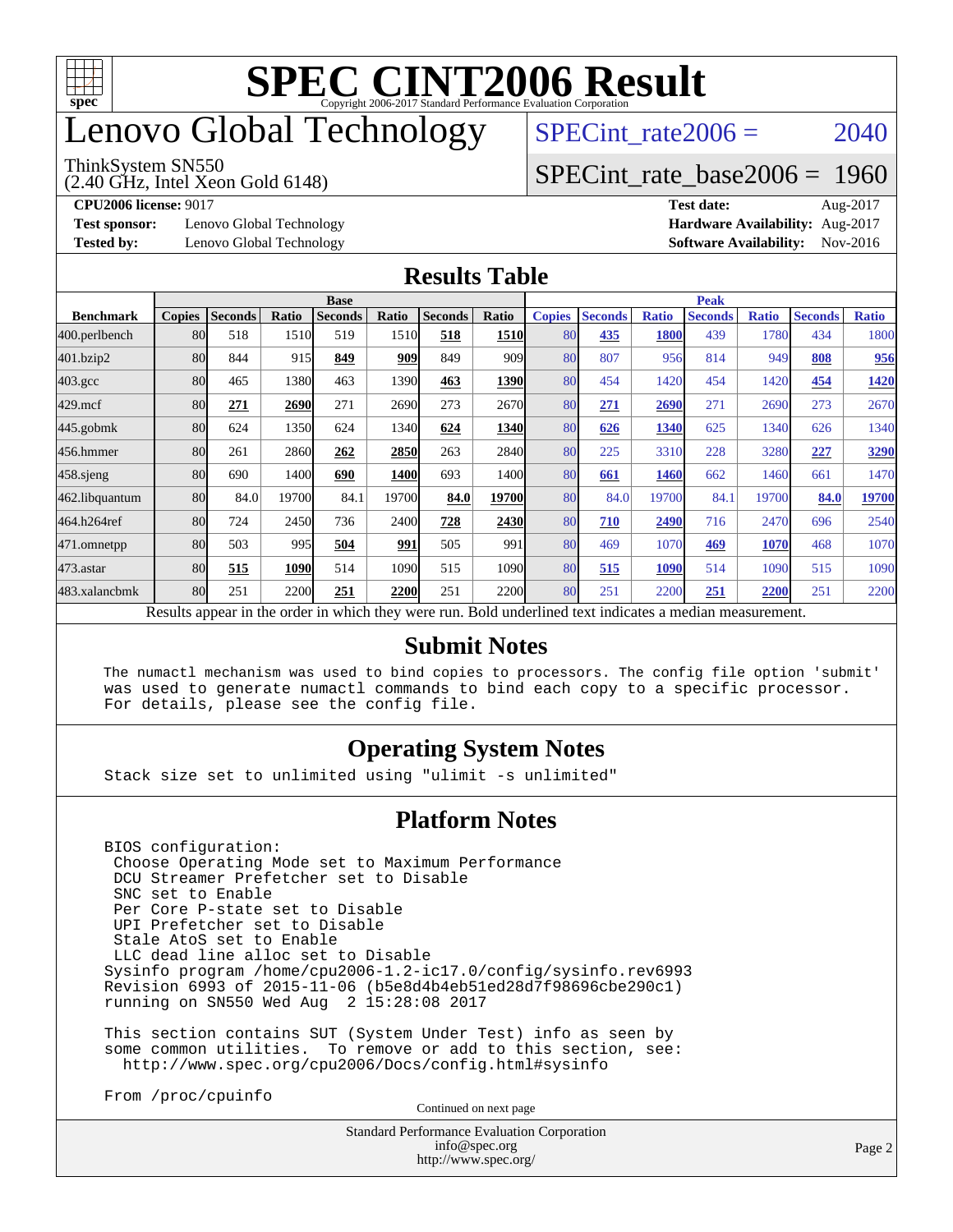

### enovo Global Technology

SPECint rate $2006 = 2040$ 

(2.40 GHz, Intel Xeon Gold 6148) ThinkSystem SN550

[SPECint\\_rate\\_base2006 =](http://www.spec.org/auto/cpu2006/Docs/result-fields.html#SPECintratebase2006) 1960

**[Test sponsor:](http://www.spec.org/auto/cpu2006/Docs/result-fields.html#Testsponsor)** Lenovo Global Technology **[Hardware Availability:](http://www.spec.org/auto/cpu2006/Docs/result-fields.html#HardwareAvailability)** Aug-2017 **[Tested by:](http://www.spec.org/auto/cpu2006/Docs/result-fields.html#Testedby)** Lenovo Global Technology **[Software Availability:](http://www.spec.org/auto/cpu2006/Docs/result-fields.html#SoftwareAvailability)** Nov-2016

**[CPU2006 license:](http://www.spec.org/auto/cpu2006/Docs/result-fields.html#CPU2006license)** 9017 **[Test date:](http://www.spec.org/auto/cpu2006/Docs/result-fields.html#Testdate)** Aug-2017

#### **[Platform Notes \(Continued\)](http://www.spec.org/auto/cpu2006/Docs/result-fields.html#PlatformNotes)**

Standard Performance Evaluation Corporation model name : Intel(R) Xeon(R) Gold 6148 CPU @ 2.40GHz 2 "physical id"s (chips) 80 "processors" cores, siblings (Caution: counting these is hw and system dependent. The following excerpts from /proc/cpuinfo might not be reliable. Use with caution.) cpu cores : 20 siblings : 40 physical 0: cores 0 1 2 3 4 8 9 10 11 12 16 17 18 19 20 24 25 26 27 28 physical 1: cores 0 1 2 3 4 8 9 10 11 12 16 17 18 19 20 24 25 26 27 28 cache size : 28160 KB From /proc/meminfo MemTotal: 792244080 kB HugePages\_Total: 0<br>Hugepagesize: 2048 kB Hugepagesize: From /etc/\*release\* /etc/\*version\* SuSE-release: SUSE Linux Enterprise Server 12 (x86\_64) VERSION = 12 PATCHLEVEL = 2 # This file is deprecated and will be removed in a future service pack or release. # Please check /etc/os-release for details about this release. os-release: NAME="SLES" VERSION="12-SP2" VERSION\_ID="12.2" PRETTY\_NAME="SUSE Linux Enterprise Server 12 SP2" ID="sles" ANSI\_COLOR="0;32" CPE\_NAME="cpe:/o:suse:sles:12:sp2" uname -a: Linux SN550 4.4.21-69-default #1 SMP Tue Oct 25 10:58:20 UTC 2016 (9464f67) x86\_64 x86\_64 x86\_64 GNU/Linux run-level 3 Aug 2 15:27 SPEC is set to: /home/cpu2006-1.2-ic17.0 Filesystem Type Size Used Avail Use% Mounted on<br>
/dev/sda4 xfs 687G 36G 652G 6% /home xfs 687G 36G 652G 6% /home Additional information from dmidecode: Warning: Use caution when you interpret this section. The 'dmidecode' program reads system data which is "intended to allow hardware to be accurately determined", but the intent may not be met, as there are frequent changes to hardware, firmware, and the "DMTF SMBIOS" standard. BIOS Lenovo -[IVE109A-1.00]- 04/27/2017 Memory: Continued on next page

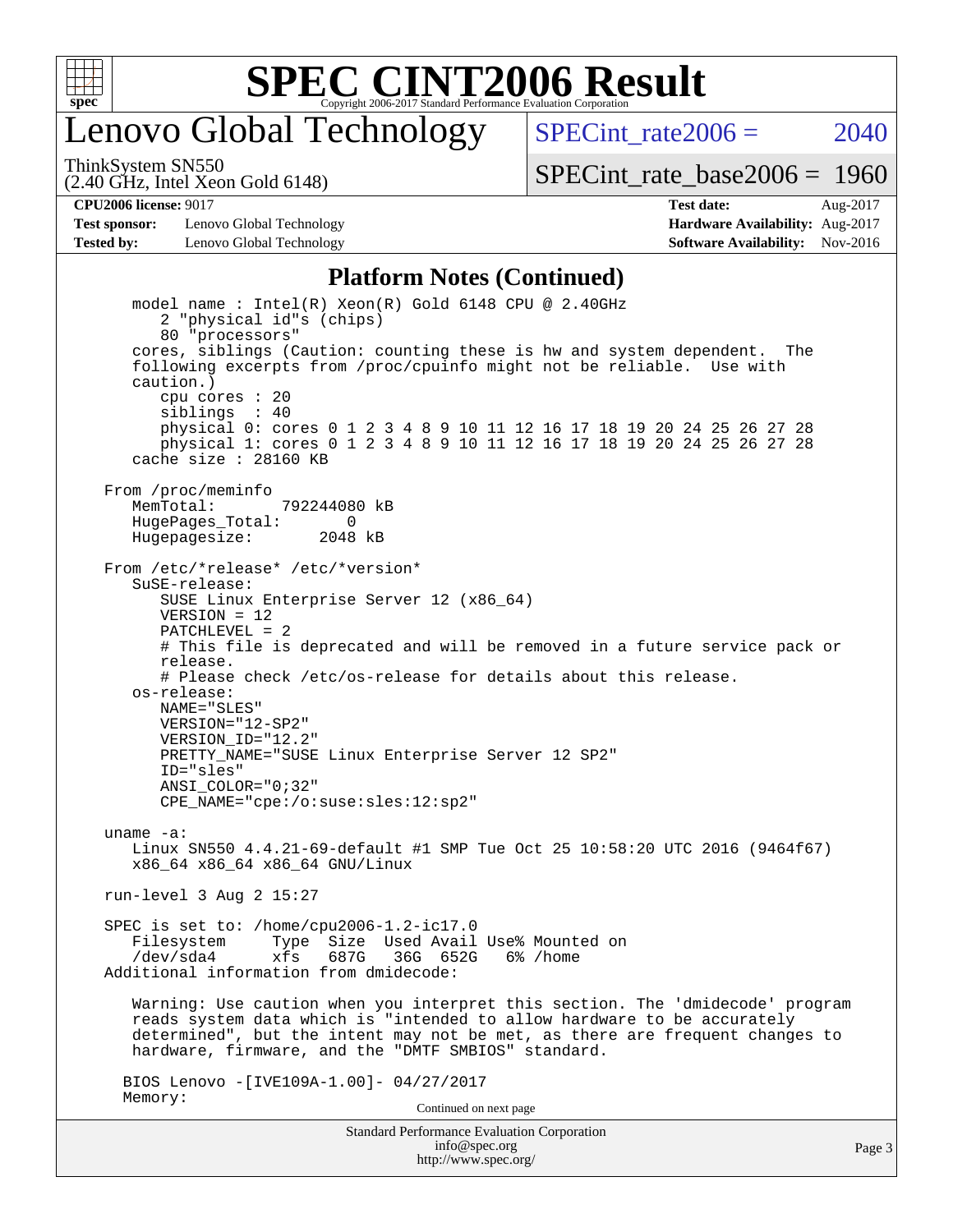

## enovo Global Technology

SPECint rate $2006 = 2040$ 

(2.40 GHz, Intel Xeon Gold 6148) ThinkSystem SN550

[SPECint\\_rate\\_base2006 =](http://www.spec.org/auto/cpu2006/Docs/result-fields.html#SPECintratebase2006) 1960

**[Test sponsor:](http://www.spec.org/auto/cpu2006/Docs/result-fields.html#Testsponsor)** Lenovo Global Technology **[Hardware Availability:](http://www.spec.org/auto/cpu2006/Docs/result-fields.html#HardwareAvailability)** Aug-2017

**[CPU2006 license:](http://www.spec.org/auto/cpu2006/Docs/result-fields.html#CPU2006license)** 9017 **[Test date:](http://www.spec.org/auto/cpu2006/Docs/result-fields.html#Testdate)** Aug-2017 **[Tested by:](http://www.spec.org/auto/cpu2006/Docs/result-fields.html#Testedby)** Lenovo Global Technology **[Software Availability:](http://www.spec.org/auto/cpu2006/Docs/result-fields.html#SoftwareAvailability)** Nov-2016

#### **[Platform Notes \(Continued\)](http://www.spec.org/auto/cpu2006/Docs/result-fields.html#PlatformNotes)**

24x Samsung M393A4K40BB2-CTD 32 GB 2 rank 2666 MHz

(End of data from sysinfo program)

#### **[General Notes](http://www.spec.org/auto/cpu2006/Docs/result-fields.html#GeneralNotes)**

Environment variables set by runspec before the start of the run: LD\_LIBRARY\_PATH = "/home/cpu2006-1.2-ic17.0/libs/32:/home/cpu2006-1.2-ic17.0/libs/64:/home/cpu2006-1.2-ic17.0/sh10.2"

 Binaries compiled on a system with 1x Intel Core i7-4790 CPU + 32GB RAM memory using Redhat Enterprise Linux 7.2 Transparent Huge Pages enabled by default Filesystem page cache cleared with: echo 1> /proc/sys/vm/drop\_caches runspec command invoked through numactl i.e.: numactl --interleave=all runspec <etc>

#### **[Base Compiler Invocation](http://www.spec.org/auto/cpu2006/Docs/result-fields.html#BaseCompilerInvocation)**

[C benchmarks](http://www.spec.org/auto/cpu2006/Docs/result-fields.html#Cbenchmarks):

[icc -m32 -L/opt/intel/compilers\\_and\\_libraries\\_2017/linux/lib/ia32](http://www.spec.org/cpu2006/results/res2017q4/cpu2006-20170918-50100.flags.html#user_CCbase_intel_icc_c29f3ff5a7ed067b11e4ec10a03f03ae)

[C++ benchmarks:](http://www.spec.org/auto/cpu2006/Docs/result-fields.html#CXXbenchmarks)

[icpc -m32 -L/opt/intel/compilers\\_and\\_libraries\\_2017/linux/lib/ia32](http://www.spec.org/cpu2006/results/res2017q4/cpu2006-20170918-50100.flags.html#user_CXXbase_intel_icpc_8c35c7808b62dab9ae41a1aa06361b6b)

#### **[Base Portability Flags](http://www.spec.org/auto/cpu2006/Docs/result-fields.html#BasePortabilityFlags)**

 400.perlbench: [-D\\_FILE\\_OFFSET\\_BITS=64](http://www.spec.org/cpu2006/results/res2017q4/cpu2006-20170918-50100.flags.html#user_basePORTABILITY400_perlbench_file_offset_bits_64_438cf9856305ebd76870a2c6dc2689ab) [-DSPEC\\_CPU\\_LINUX\\_IA32](http://www.spec.org/cpu2006/results/res2017q4/cpu2006-20170918-50100.flags.html#b400.perlbench_baseCPORTABILITY_DSPEC_CPU_LINUX_IA32) 401.bzip2: [-D\\_FILE\\_OFFSET\\_BITS=64](http://www.spec.org/cpu2006/results/res2017q4/cpu2006-20170918-50100.flags.html#user_basePORTABILITY401_bzip2_file_offset_bits_64_438cf9856305ebd76870a2c6dc2689ab) 403.gcc: [-D\\_FILE\\_OFFSET\\_BITS=64](http://www.spec.org/cpu2006/results/res2017q4/cpu2006-20170918-50100.flags.html#user_basePORTABILITY403_gcc_file_offset_bits_64_438cf9856305ebd76870a2c6dc2689ab) 429.mcf: [-D\\_FILE\\_OFFSET\\_BITS=64](http://www.spec.org/cpu2006/results/res2017q4/cpu2006-20170918-50100.flags.html#user_basePORTABILITY429_mcf_file_offset_bits_64_438cf9856305ebd76870a2c6dc2689ab) 445.gobmk: [-D\\_FILE\\_OFFSET\\_BITS=64](http://www.spec.org/cpu2006/results/res2017q4/cpu2006-20170918-50100.flags.html#user_basePORTABILITY445_gobmk_file_offset_bits_64_438cf9856305ebd76870a2c6dc2689ab) 456.hmmer: [-D\\_FILE\\_OFFSET\\_BITS=64](http://www.spec.org/cpu2006/results/res2017q4/cpu2006-20170918-50100.flags.html#user_basePORTABILITY456_hmmer_file_offset_bits_64_438cf9856305ebd76870a2c6dc2689ab) 458.sjeng: [-D\\_FILE\\_OFFSET\\_BITS=64](http://www.spec.org/cpu2006/results/res2017q4/cpu2006-20170918-50100.flags.html#user_basePORTABILITY458_sjeng_file_offset_bits_64_438cf9856305ebd76870a2c6dc2689ab) 462.libquantum: [-D\\_FILE\\_OFFSET\\_BITS=64](http://www.spec.org/cpu2006/results/res2017q4/cpu2006-20170918-50100.flags.html#user_basePORTABILITY462_libquantum_file_offset_bits_64_438cf9856305ebd76870a2c6dc2689ab) [-DSPEC\\_CPU\\_LINUX](http://www.spec.org/cpu2006/results/res2017q4/cpu2006-20170918-50100.flags.html#b462.libquantum_baseCPORTABILITY_DSPEC_CPU_LINUX) 464.h264ref: [-D\\_FILE\\_OFFSET\\_BITS=64](http://www.spec.org/cpu2006/results/res2017q4/cpu2006-20170918-50100.flags.html#user_basePORTABILITY464_h264ref_file_offset_bits_64_438cf9856305ebd76870a2c6dc2689ab) 471.omnetpp: [-D\\_FILE\\_OFFSET\\_BITS=64](http://www.spec.org/cpu2006/results/res2017q4/cpu2006-20170918-50100.flags.html#user_basePORTABILITY471_omnetpp_file_offset_bits_64_438cf9856305ebd76870a2c6dc2689ab) 473.astar: [-D\\_FILE\\_OFFSET\\_BITS=64](http://www.spec.org/cpu2006/results/res2017q4/cpu2006-20170918-50100.flags.html#user_basePORTABILITY473_astar_file_offset_bits_64_438cf9856305ebd76870a2c6dc2689ab) 483.xalancbmk: [-D\\_FILE\\_OFFSET\\_BITS=64](http://www.spec.org/cpu2006/results/res2017q4/cpu2006-20170918-50100.flags.html#user_basePORTABILITY483_xalancbmk_file_offset_bits_64_438cf9856305ebd76870a2c6dc2689ab) [-DSPEC\\_CPU\\_LINUX](http://www.spec.org/cpu2006/results/res2017q4/cpu2006-20170918-50100.flags.html#b483.xalancbmk_baseCXXPORTABILITY_DSPEC_CPU_LINUX)

### **[Base Optimization Flags](http://www.spec.org/auto/cpu2006/Docs/result-fields.html#BaseOptimizationFlags)**

[C benchmarks](http://www.spec.org/auto/cpu2006/Docs/result-fields.html#Cbenchmarks):

[-xCORE-AVX2](http://www.spec.org/cpu2006/results/res2017q4/cpu2006-20170918-50100.flags.html#user_CCbase_f-xCORE-AVX2) [-ipo](http://www.spec.org/cpu2006/results/res2017q4/cpu2006-20170918-50100.flags.html#user_CCbase_f-ipo) [-O3](http://www.spec.org/cpu2006/results/res2017q4/cpu2006-20170918-50100.flags.html#user_CCbase_f-O3) [-no-prec-div](http://www.spec.org/cpu2006/results/res2017q4/cpu2006-20170918-50100.flags.html#user_CCbase_f-no-prec-div) [-qopt-prefetch](http://www.spec.org/cpu2006/results/res2017q4/cpu2006-20170918-50100.flags.html#user_CCbase_f-qopt-prefetch) [-qopt-mem-layout-trans=3](http://www.spec.org/cpu2006/results/res2017q4/cpu2006-20170918-50100.flags.html#user_CCbase_f-qopt-mem-layout-trans_170f5be61cd2cedc9b54468c59262d5d)

Continued on next page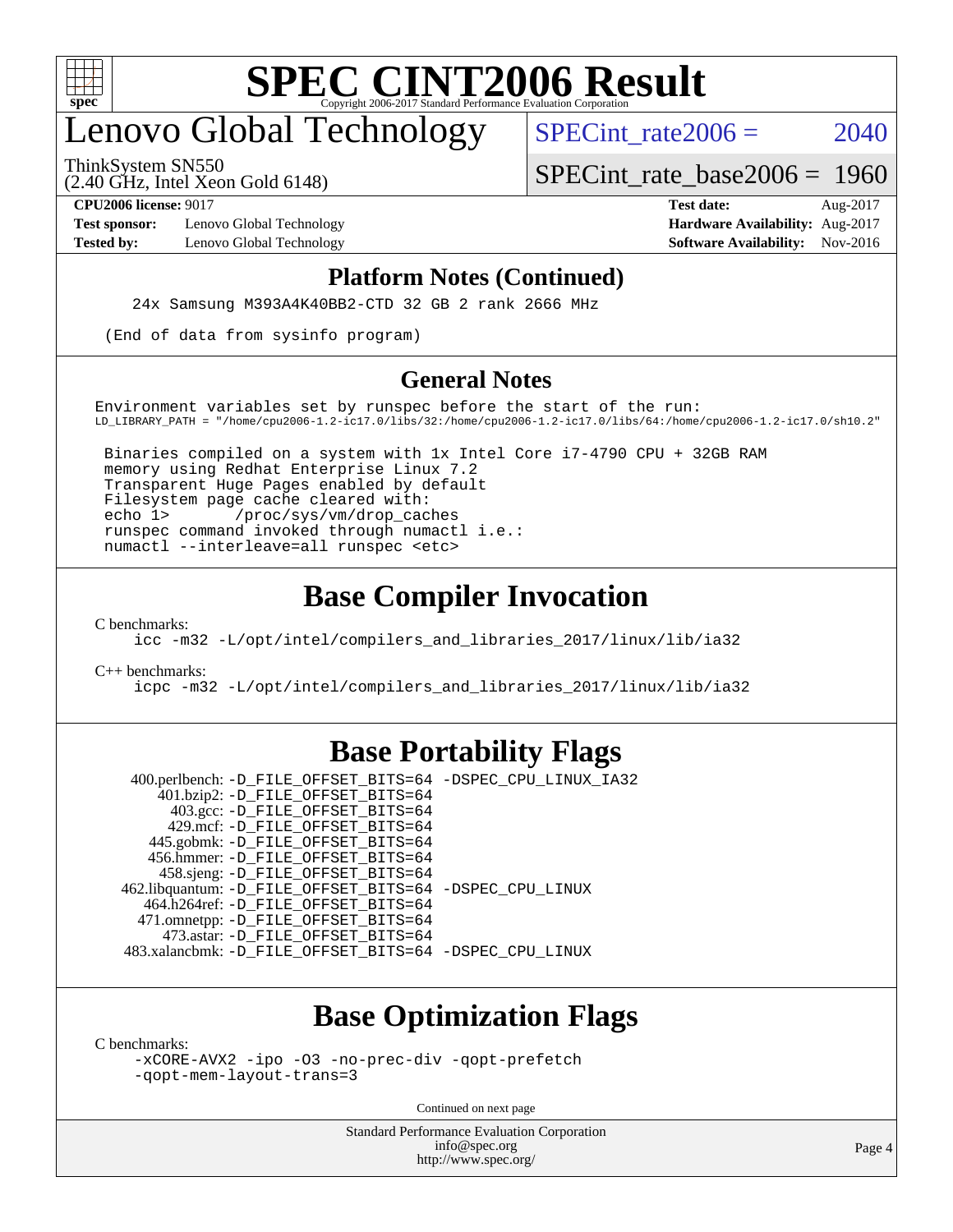

## enovo Global Technology

ThinkSystem SN550

SPECint rate $2006 = 2040$ 

(2.40 GHz, Intel Xeon Gold 6148)

[SPECint\\_rate\\_base2006 =](http://www.spec.org/auto/cpu2006/Docs/result-fields.html#SPECintratebase2006) 1960

**[Test sponsor:](http://www.spec.org/auto/cpu2006/Docs/result-fields.html#Testsponsor)** Lenovo Global Technology **[Hardware Availability:](http://www.spec.org/auto/cpu2006/Docs/result-fields.html#HardwareAvailability)** Aug-2017 **[Tested by:](http://www.spec.org/auto/cpu2006/Docs/result-fields.html#Testedby)** Lenovo Global Technology **[Software Availability:](http://www.spec.org/auto/cpu2006/Docs/result-fields.html#SoftwareAvailability)** Nov-2016

**[CPU2006 license:](http://www.spec.org/auto/cpu2006/Docs/result-fields.html#CPU2006license)** 9017 **[Test date:](http://www.spec.org/auto/cpu2006/Docs/result-fields.html#Testdate)** Aug-2017

### **[Base Optimization Flags \(Continued\)](http://www.spec.org/auto/cpu2006/Docs/result-fields.html#BaseOptimizationFlags)**

[C++ benchmarks:](http://www.spec.org/auto/cpu2006/Docs/result-fields.html#CXXbenchmarks)

[-xCORE-AVX2](http://www.spec.org/cpu2006/results/res2017q4/cpu2006-20170918-50100.flags.html#user_CXXbase_f-xCORE-AVX2) [-ipo](http://www.spec.org/cpu2006/results/res2017q4/cpu2006-20170918-50100.flags.html#user_CXXbase_f-ipo) [-O3](http://www.spec.org/cpu2006/results/res2017q4/cpu2006-20170918-50100.flags.html#user_CXXbase_f-O3) [-no-prec-div](http://www.spec.org/cpu2006/results/res2017q4/cpu2006-20170918-50100.flags.html#user_CXXbase_f-no-prec-div) [-qopt-prefetch](http://www.spec.org/cpu2006/results/res2017q4/cpu2006-20170918-50100.flags.html#user_CXXbase_f-qopt-prefetch) [-qopt-mem-layout-trans=3](http://www.spec.org/cpu2006/results/res2017q4/cpu2006-20170918-50100.flags.html#user_CXXbase_f-qopt-mem-layout-trans_170f5be61cd2cedc9b54468c59262d5d) [-Wl,-z,muldefs](http://www.spec.org/cpu2006/results/res2017q4/cpu2006-20170918-50100.flags.html#user_CXXbase_link_force_multiple1_74079c344b956b9658436fd1b6dd3a8a) [-L/sh10.2 -lsmartheap](http://www.spec.org/cpu2006/results/res2017q4/cpu2006-20170918-50100.flags.html#user_CXXbase_SmartHeap_b831f2d313e2fffa6dfe3f00ffc1f1c0)

### **[Base Other Flags](http://www.spec.org/auto/cpu2006/Docs/result-fields.html#BaseOtherFlags)**

[C benchmarks](http://www.spec.org/auto/cpu2006/Docs/result-fields.html#Cbenchmarks):

403.gcc: [-Dalloca=\\_alloca](http://www.spec.org/cpu2006/results/res2017q4/cpu2006-20170918-50100.flags.html#b403.gcc_baseEXTRA_CFLAGS_Dalloca_be3056838c12de2578596ca5467af7f3)

### **[Peak Compiler Invocation](http://www.spec.org/auto/cpu2006/Docs/result-fields.html#PeakCompilerInvocation)**

[C benchmarks \(except as noted below\)](http://www.spec.org/auto/cpu2006/Docs/result-fields.html#Cbenchmarksexceptasnotedbelow):

[icc -m32 -L/opt/intel/compilers\\_and\\_libraries\\_2017/linux/lib/ia32](http://www.spec.org/cpu2006/results/res2017q4/cpu2006-20170918-50100.flags.html#user_CCpeak_intel_icc_c29f3ff5a7ed067b11e4ec10a03f03ae)

400.perlbench: [icc -m64](http://www.spec.org/cpu2006/results/res2017q4/cpu2006-20170918-50100.flags.html#user_peakCCLD400_perlbench_intel_icc_64bit_bda6cc9af1fdbb0edc3795bac97ada53)

401.bzip2: [icc -m64](http://www.spec.org/cpu2006/results/res2017q4/cpu2006-20170918-50100.flags.html#user_peakCCLD401_bzip2_intel_icc_64bit_bda6cc9af1fdbb0edc3795bac97ada53)

456.hmmer: [icc -m64](http://www.spec.org/cpu2006/results/res2017q4/cpu2006-20170918-50100.flags.html#user_peakCCLD456_hmmer_intel_icc_64bit_bda6cc9af1fdbb0edc3795bac97ada53)

458.sjeng: [icc -m64](http://www.spec.org/cpu2006/results/res2017q4/cpu2006-20170918-50100.flags.html#user_peakCCLD458_sjeng_intel_icc_64bit_bda6cc9af1fdbb0edc3795bac97ada53)

#### [C++ benchmarks:](http://www.spec.org/auto/cpu2006/Docs/result-fields.html#CXXbenchmarks)

[icpc -m32 -L/opt/intel/compilers\\_and\\_libraries\\_2017/linux/lib/ia32](http://www.spec.org/cpu2006/results/res2017q4/cpu2006-20170918-50100.flags.html#user_CXXpeak_intel_icpc_8c35c7808b62dab9ae41a1aa06361b6b)

#### **[Peak Portability Flags](http://www.spec.org/auto/cpu2006/Docs/result-fields.html#PeakPortabilityFlags)**

 400.perlbench: [-DSPEC\\_CPU\\_LP64](http://www.spec.org/cpu2006/results/res2017q4/cpu2006-20170918-50100.flags.html#b400.perlbench_peakCPORTABILITY_DSPEC_CPU_LP64) [-DSPEC\\_CPU\\_LINUX\\_X64](http://www.spec.org/cpu2006/results/res2017q4/cpu2006-20170918-50100.flags.html#b400.perlbench_peakCPORTABILITY_DSPEC_CPU_LINUX_X64) 401.bzip2: [-DSPEC\\_CPU\\_LP64](http://www.spec.org/cpu2006/results/res2017q4/cpu2006-20170918-50100.flags.html#suite_peakCPORTABILITY401_bzip2_DSPEC_CPU_LP64) 403.gcc: [-D\\_FILE\\_OFFSET\\_BITS=64](http://www.spec.org/cpu2006/results/res2017q4/cpu2006-20170918-50100.flags.html#user_peakPORTABILITY403_gcc_file_offset_bits_64_438cf9856305ebd76870a2c6dc2689ab) 429.mcf: [-D\\_FILE\\_OFFSET\\_BITS=64](http://www.spec.org/cpu2006/results/res2017q4/cpu2006-20170918-50100.flags.html#user_peakPORTABILITY429_mcf_file_offset_bits_64_438cf9856305ebd76870a2c6dc2689ab) 445.gobmk: [-D\\_FILE\\_OFFSET\\_BITS=64](http://www.spec.org/cpu2006/results/res2017q4/cpu2006-20170918-50100.flags.html#user_peakPORTABILITY445_gobmk_file_offset_bits_64_438cf9856305ebd76870a2c6dc2689ab) 456.hmmer: [-DSPEC\\_CPU\\_LP64](http://www.spec.org/cpu2006/results/res2017q4/cpu2006-20170918-50100.flags.html#suite_peakCPORTABILITY456_hmmer_DSPEC_CPU_LP64) 458.sjeng: [-DSPEC\\_CPU\\_LP64](http://www.spec.org/cpu2006/results/res2017q4/cpu2006-20170918-50100.flags.html#suite_peakCPORTABILITY458_sjeng_DSPEC_CPU_LP64) 462.libquantum: [-D\\_FILE\\_OFFSET\\_BITS=64](http://www.spec.org/cpu2006/results/res2017q4/cpu2006-20170918-50100.flags.html#user_peakPORTABILITY462_libquantum_file_offset_bits_64_438cf9856305ebd76870a2c6dc2689ab) [-DSPEC\\_CPU\\_LINUX](http://www.spec.org/cpu2006/results/res2017q4/cpu2006-20170918-50100.flags.html#b462.libquantum_peakCPORTABILITY_DSPEC_CPU_LINUX) 464.h264ref: [-D\\_FILE\\_OFFSET\\_BITS=64](http://www.spec.org/cpu2006/results/res2017q4/cpu2006-20170918-50100.flags.html#user_peakPORTABILITY464_h264ref_file_offset_bits_64_438cf9856305ebd76870a2c6dc2689ab) 471.omnetpp: [-D\\_FILE\\_OFFSET\\_BITS=64](http://www.spec.org/cpu2006/results/res2017q4/cpu2006-20170918-50100.flags.html#user_peakPORTABILITY471_omnetpp_file_offset_bits_64_438cf9856305ebd76870a2c6dc2689ab) 473.astar: [-D\\_FILE\\_OFFSET\\_BITS=64](http://www.spec.org/cpu2006/results/res2017q4/cpu2006-20170918-50100.flags.html#user_peakPORTABILITY473_astar_file_offset_bits_64_438cf9856305ebd76870a2c6dc2689ab) 483.xalancbmk: [-D\\_FILE\\_OFFSET\\_BITS=64](http://www.spec.org/cpu2006/results/res2017q4/cpu2006-20170918-50100.flags.html#user_peakPORTABILITY483_xalancbmk_file_offset_bits_64_438cf9856305ebd76870a2c6dc2689ab) [-DSPEC\\_CPU\\_LINUX](http://www.spec.org/cpu2006/results/res2017q4/cpu2006-20170918-50100.flags.html#b483.xalancbmk_peakCXXPORTABILITY_DSPEC_CPU_LINUX)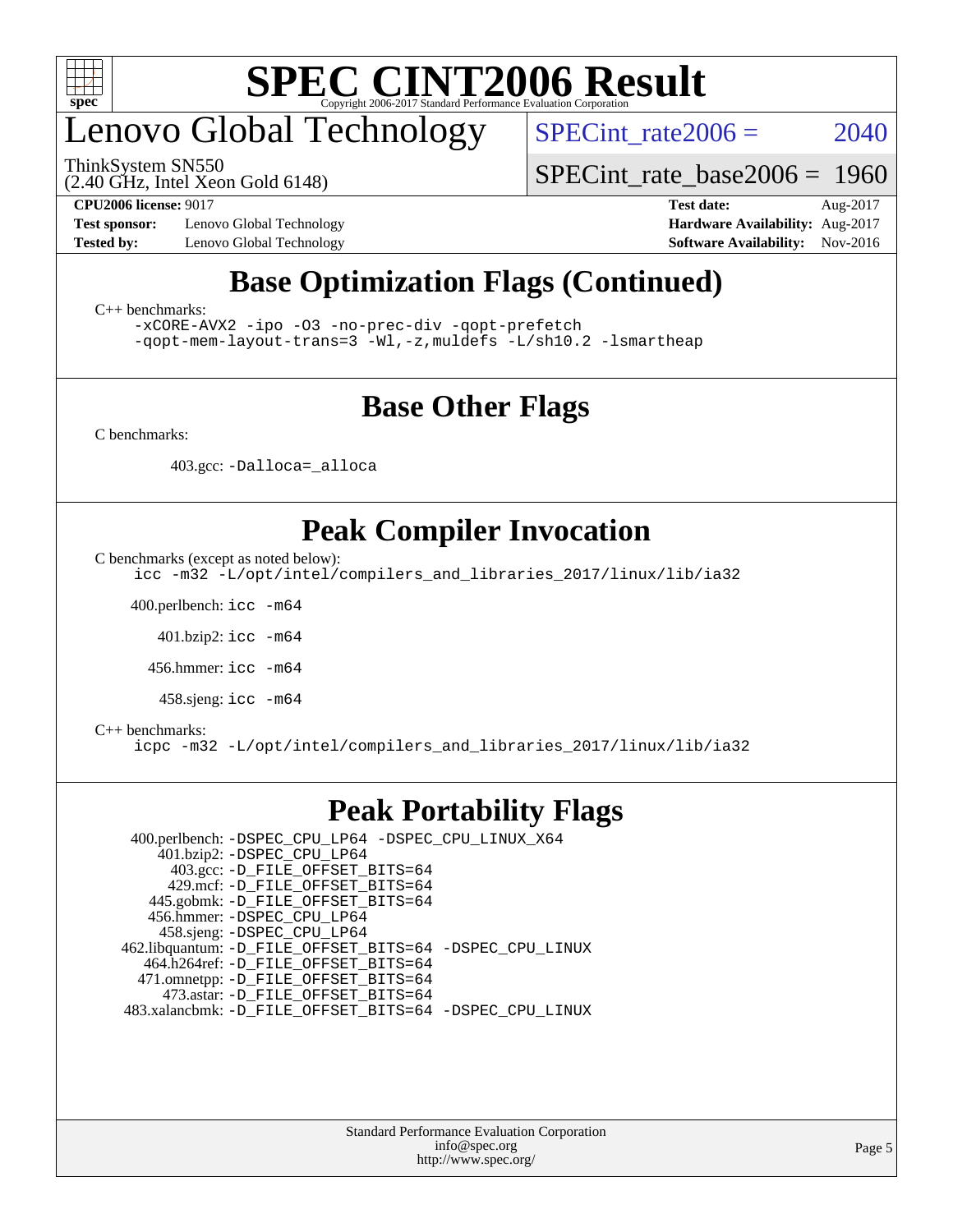

## enovo Global Technology

SPECint rate $2006 = 2040$ 

(2.40 GHz, Intel Xeon Gold 6148) ThinkSystem SN550

[SPECint\\_rate\\_base2006 =](http://www.spec.org/auto/cpu2006/Docs/result-fields.html#SPECintratebase2006) 1960

**[Test sponsor:](http://www.spec.org/auto/cpu2006/Docs/result-fields.html#Testsponsor)** Lenovo Global Technology **[Hardware Availability:](http://www.spec.org/auto/cpu2006/Docs/result-fields.html#HardwareAvailability)** Aug-2017 **[Tested by:](http://www.spec.org/auto/cpu2006/Docs/result-fields.html#Testedby)** Lenovo Global Technology **[Software Availability:](http://www.spec.org/auto/cpu2006/Docs/result-fields.html#SoftwareAvailability)** Nov-2016

**[CPU2006 license:](http://www.spec.org/auto/cpu2006/Docs/result-fields.html#CPU2006license)** 9017 **[Test date:](http://www.spec.org/auto/cpu2006/Docs/result-fields.html#Testdate)** Aug-2017

### **[Peak Optimization Flags](http://www.spec.org/auto/cpu2006/Docs/result-fields.html#PeakOptimizationFlags)**

#### [C benchmarks](http://www.spec.org/auto/cpu2006/Docs/result-fields.html#Cbenchmarks):

 400.perlbench: [-prof-gen](http://www.spec.org/cpu2006/results/res2017q4/cpu2006-20170918-50100.flags.html#user_peakPASS1_CFLAGSPASS1_LDCFLAGS400_perlbench_prof_gen_e43856698f6ca7b7e442dfd80e94a8fc)(pass 1) [-prof-use](http://www.spec.org/cpu2006/results/res2017q4/cpu2006-20170918-50100.flags.html#user_peakPASS2_CFLAGSPASS2_LDCFLAGS400_perlbench_prof_use_bccf7792157ff70d64e32fe3e1250b55)(pass 2) [-xCORE-AVX2](http://www.spec.org/cpu2006/results/res2017q4/cpu2006-20170918-50100.flags.html#user_peakPASS2_CFLAGSPASS2_LDCFLAGS400_perlbench_f-xCORE-AVX2)(pass 2)  $-par-num-threads=1(pass 1) -ipo(pass 2) -O3(pass 2)$  $-par-num-threads=1(pass 1) -ipo(pass 2) -O3(pass 2)$  $-par-num-threads=1(pass 1) -ipo(pass 2) -O3(pass 2)$  $-par-num-threads=1(pass 1) -ipo(pass 2) -O3(pass 2)$  $-par-num-threads=1(pass 1) -ipo(pass 2) -O3(pass 2)$  $-par-num-threads=1(pass 1) -ipo(pass 2) -O3(pass 2)$ [-no-prec-div](http://www.spec.org/cpu2006/results/res2017q4/cpu2006-20170918-50100.flags.html#user_peakPASS2_CFLAGSPASS2_LDCFLAGS400_perlbench_f-no-prec-div)(pass 2) [-auto-ilp32](http://www.spec.org/cpu2006/results/res2017q4/cpu2006-20170918-50100.flags.html#user_peakCOPTIMIZE400_perlbench_f-auto-ilp32) [-qopt-mem-layout-trans=3](http://www.spec.org/cpu2006/results/res2017q4/cpu2006-20170918-50100.flags.html#user_peakCOPTIMIZE400_perlbench_f-qopt-mem-layout-trans_170f5be61cd2cedc9b54468c59262d5d) 401.bzip2: [-prof-gen](http://www.spec.org/cpu2006/results/res2017q4/cpu2006-20170918-50100.flags.html#user_peakPASS1_CFLAGSPASS1_LDCFLAGS401_bzip2_prof_gen_e43856698f6ca7b7e442dfd80e94a8fc)(pass 1) [-prof-use](http://www.spec.org/cpu2006/results/res2017q4/cpu2006-20170918-50100.flags.html#user_peakPASS2_CFLAGSPASS2_LDCFLAGS401_bzip2_prof_use_bccf7792157ff70d64e32fe3e1250b55)(pass 2) [-xCORE-AVX2](http://www.spec.org/cpu2006/results/res2017q4/cpu2006-20170918-50100.flags.html#user_peakPASS2_CFLAGSPASS2_LDCFLAGS401_bzip2_f-xCORE-AVX2)(pass 2) [-par-num-threads=1](http://www.spec.org/cpu2006/results/res2017q4/cpu2006-20170918-50100.flags.html#user_peakPASS1_CFLAGSPASS1_LDCFLAGS401_bzip2_par_num_threads_786a6ff141b4e9e90432e998842df6c2)(pass 1) [-ipo](http://www.spec.org/cpu2006/results/res2017q4/cpu2006-20170918-50100.flags.html#user_peakPASS2_CFLAGSPASS2_LDCFLAGS401_bzip2_f-ipo)(pass 2) [-O3](http://www.spec.org/cpu2006/results/res2017q4/cpu2006-20170918-50100.flags.html#user_peakPASS2_CFLAGSPASS2_LDCFLAGS401_bzip2_f-O3)(pass 2) [-no-prec-div](http://www.spec.org/cpu2006/results/res2017q4/cpu2006-20170918-50100.flags.html#user_peakPASS2_CFLAGSPASS2_LDCFLAGS401_bzip2_f-no-prec-div)(pass 2) [-qopt-prefetch](http://www.spec.org/cpu2006/results/res2017q4/cpu2006-20170918-50100.flags.html#user_peakCOPTIMIZE401_bzip2_f-qopt-prefetch) [-auto-ilp32](http://www.spec.org/cpu2006/results/res2017q4/cpu2006-20170918-50100.flags.html#user_peakCOPTIMIZE401_bzip2_f-auto-ilp32) [-qopt-mem-layout-trans=3](http://www.spec.org/cpu2006/results/res2017q4/cpu2006-20170918-50100.flags.html#user_peakCOPTIMIZE401_bzip2_f-qopt-mem-layout-trans_170f5be61cd2cedc9b54468c59262d5d) 403.gcc: [-xCORE-AVX2](http://www.spec.org/cpu2006/results/res2017q4/cpu2006-20170918-50100.flags.html#user_peakOPTIMIZE403_gcc_f-xCORE-AVX2) [-ipo](http://www.spec.org/cpu2006/results/res2017q4/cpu2006-20170918-50100.flags.html#user_peakOPTIMIZE403_gcc_f-ipo) [-O3](http://www.spec.org/cpu2006/results/res2017q4/cpu2006-20170918-50100.flags.html#user_peakOPTIMIZE403_gcc_f-O3) [-no-prec-div](http://www.spec.org/cpu2006/results/res2017q4/cpu2006-20170918-50100.flags.html#user_peakOPTIMIZE403_gcc_f-no-prec-div) [-qopt-mem-layout-trans=3](http://www.spec.org/cpu2006/results/res2017q4/cpu2006-20170918-50100.flags.html#user_peakCOPTIMIZE403_gcc_f-qopt-mem-layout-trans_170f5be61cd2cedc9b54468c59262d5d)  $429$ .mcf: basepeak = yes 445.gobmk: [-prof-gen](http://www.spec.org/cpu2006/results/res2017q4/cpu2006-20170918-50100.flags.html#user_peakPASS1_CFLAGSPASS1_LDCFLAGS445_gobmk_prof_gen_e43856698f6ca7b7e442dfd80e94a8fc)(pass 1) [-prof-use](http://www.spec.org/cpu2006/results/res2017q4/cpu2006-20170918-50100.flags.html#user_peakPASS2_CFLAGSPASS2_LDCFLAGSPASS2_LDFLAGS445_gobmk_prof_use_bccf7792157ff70d64e32fe3e1250b55)(pass 2) [-xCORE-AVX2](http://www.spec.org/cpu2006/results/res2017q4/cpu2006-20170918-50100.flags.html#user_peakPASS2_CFLAGSPASS2_LDCFLAGSPASS2_LDFLAGS445_gobmk_f-xCORE-AVX2)(pass 2)  $-par-num-threads=1(pass 1) -ipo(pass 2) -O3(pass 2)$  $-par-num-threads=1(pass 1) -ipo(pass 2) -O3(pass 2)$  $-par-num-threads=1(pass 1) -ipo(pass 2) -O3(pass 2)$  $-par-num-threads=1(pass 1) -ipo(pass 2) -O3(pass 2)$  $-par-num-threads=1(pass 1) -ipo(pass 2) -O3(pass 2)$  $-par-num-threads=1(pass 1) -ipo(pass 2) -O3(pass 2)$ [-no-prec-div](http://www.spec.org/cpu2006/results/res2017q4/cpu2006-20170918-50100.flags.html#user_peakPASS2_LDCFLAGS445_gobmk_f-no-prec-div)(pass 2) [-qopt-mem-layout-trans=3](http://www.spec.org/cpu2006/results/res2017q4/cpu2006-20170918-50100.flags.html#user_peakCOPTIMIZE445_gobmk_f-qopt-mem-layout-trans_170f5be61cd2cedc9b54468c59262d5d) 456.hmmer: [-xCORE-AVX2](http://www.spec.org/cpu2006/results/res2017q4/cpu2006-20170918-50100.flags.html#user_peakOPTIMIZE456_hmmer_f-xCORE-AVX2) [-ipo](http://www.spec.org/cpu2006/results/res2017q4/cpu2006-20170918-50100.flags.html#user_peakOPTIMIZE456_hmmer_f-ipo) [-O3](http://www.spec.org/cpu2006/results/res2017q4/cpu2006-20170918-50100.flags.html#user_peakOPTIMIZE456_hmmer_f-O3) [-no-prec-div](http://www.spec.org/cpu2006/results/res2017q4/cpu2006-20170918-50100.flags.html#user_peakOPTIMIZE456_hmmer_f-no-prec-div) [-unroll2](http://www.spec.org/cpu2006/results/res2017q4/cpu2006-20170918-50100.flags.html#user_peakCOPTIMIZE456_hmmer_f-unroll_784dae83bebfb236979b41d2422d7ec2) [-auto-ilp32](http://www.spec.org/cpu2006/results/res2017q4/cpu2006-20170918-50100.flags.html#user_peakCOPTIMIZE456_hmmer_f-auto-ilp32) [-qopt-mem-layout-trans=3](http://www.spec.org/cpu2006/results/res2017q4/cpu2006-20170918-50100.flags.html#user_peakCOPTIMIZE456_hmmer_f-qopt-mem-layout-trans_170f5be61cd2cedc9b54468c59262d5d) 458.sjeng: [-prof-gen](http://www.spec.org/cpu2006/results/res2017q4/cpu2006-20170918-50100.flags.html#user_peakPASS1_CFLAGSPASS1_LDCFLAGS458_sjeng_prof_gen_e43856698f6ca7b7e442dfd80e94a8fc)(pass 1) [-prof-use](http://www.spec.org/cpu2006/results/res2017q4/cpu2006-20170918-50100.flags.html#user_peakPASS2_CFLAGSPASS2_LDCFLAGS458_sjeng_prof_use_bccf7792157ff70d64e32fe3e1250b55)(pass 2) [-xCORE-AVX2](http://www.spec.org/cpu2006/results/res2017q4/cpu2006-20170918-50100.flags.html#user_peakPASS2_CFLAGSPASS2_LDCFLAGS458_sjeng_f-xCORE-AVX2)(pass 2)  $-par-num-threads=1(pass 1) -ipo(pass 2) -O3(pass 2)$  $-par-num-threads=1(pass 1) -ipo(pass 2) -O3(pass 2)$  $-par-num-threads=1(pass 1) -ipo(pass 2) -O3(pass 2)$  $-par-num-threads=1(pass 1) -ipo(pass 2) -O3(pass 2)$  $-par-num-threads=1(pass 1) -ipo(pass 2) -O3(pass 2)$  $-par-num-threads=1(pass 1) -ipo(pass 2) -O3(pass 2)$ [-no-prec-div](http://www.spec.org/cpu2006/results/res2017q4/cpu2006-20170918-50100.flags.html#user_peakPASS2_CFLAGSPASS2_LDCFLAGS458_sjeng_f-no-prec-div)(pass 2) [-unroll4](http://www.spec.org/cpu2006/results/res2017q4/cpu2006-20170918-50100.flags.html#user_peakCOPTIMIZE458_sjeng_f-unroll_4e5e4ed65b7fd20bdcd365bec371b81f) [-auto-ilp32](http://www.spec.org/cpu2006/results/res2017q4/cpu2006-20170918-50100.flags.html#user_peakCOPTIMIZE458_sjeng_f-auto-ilp32) [-qopt-mem-layout-trans=3](http://www.spec.org/cpu2006/results/res2017q4/cpu2006-20170918-50100.flags.html#user_peakCOPTIMIZE458_sjeng_f-qopt-mem-layout-trans_170f5be61cd2cedc9b54468c59262d5d)  $462$ .libquantum: basepeak = yes 464.h264ref: [-prof-gen](http://www.spec.org/cpu2006/results/res2017q4/cpu2006-20170918-50100.flags.html#user_peakPASS1_CFLAGSPASS1_LDCFLAGS464_h264ref_prof_gen_e43856698f6ca7b7e442dfd80e94a8fc)(pass 1) [-prof-use](http://www.spec.org/cpu2006/results/res2017q4/cpu2006-20170918-50100.flags.html#user_peakPASS2_CFLAGSPASS2_LDCFLAGS464_h264ref_prof_use_bccf7792157ff70d64e32fe3e1250b55)(pass 2) [-xCORE-AVX2](http://www.spec.org/cpu2006/results/res2017q4/cpu2006-20170918-50100.flags.html#user_peakPASS2_CFLAGSPASS2_LDCFLAGS464_h264ref_f-xCORE-AVX2)(pass 2)  $-par-num-threads=1(pass 1) -ipo(pass 2) -O3(pass 2)$  $-par-num-threads=1(pass 1) -ipo(pass 2) -O3(pass 2)$  $-par-num-threads=1(pass 1) -ipo(pass 2) -O3(pass 2)$  $-par-num-threads=1(pass 1) -ipo(pass 2) -O3(pass 2)$  $-par-num-threads=1(pass 1) -ipo(pass 2) -O3(pass 2)$  $-par-num-threads=1(pass 1) -ipo(pass 2) -O3(pass 2)$ [-no-prec-div](http://www.spec.org/cpu2006/results/res2017q4/cpu2006-20170918-50100.flags.html#user_peakPASS2_CFLAGSPASS2_LDCFLAGS464_h264ref_f-no-prec-div)(pass 2) [-unroll2](http://www.spec.org/cpu2006/results/res2017q4/cpu2006-20170918-50100.flags.html#user_peakCOPTIMIZE464_h264ref_f-unroll_784dae83bebfb236979b41d2422d7ec2) [-qopt-mem-layout-trans=3](http://www.spec.org/cpu2006/results/res2017q4/cpu2006-20170918-50100.flags.html#user_peakCOPTIMIZE464_h264ref_f-qopt-mem-layout-trans_170f5be61cd2cedc9b54468c59262d5d) [C++ benchmarks:](http://www.spec.org/auto/cpu2006/Docs/result-fields.html#CXXbenchmarks) 471.omnetpp: [-prof-gen](http://www.spec.org/cpu2006/results/res2017q4/cpu2006-20170918-50100.flags.html#user_peakPASS1_CXXFLAGSPASS1_LDCXXFLAGS471_omnetpp_prof_gen_e43856698f6ca7b7e442dfd80e94a8fc)(pass 1) [-prof-use](http://www.spec.org/cpu2006/results/res2017q4/cpu2006-20170918-50100.flags.html#user_peakPASS2_CXXFLAGSPASS2_LDCXXFLAGS471_omnetpp_prof_use_bccf7792157ff70d64e32fe3e1250b55)(pass 2) [-xCORE-AVX2](http://www.spec.org/cpu2006/results/res2017q4/cpu2006-20170918-50100.flags.html#user_peakPASS2_CXXFLAGSPASS2_LDCXXFLAGS471_omnetpp_f-xCORE-AVX2)(pass 2)  $-par-num-threads=1(pass 1) -ipo(pass 2) -O3(pass 2)$  $-par-num-threads=1(pass 1) -ipo(pass 2) -O3(pass 2)$  $-par-num-threads=1(pass 1) -ipo(pass 2) -O3(pass 2)$  $-par-num-threads=1(pass 1) -ipo(pass 2) -O3(pass 2)$  $-par-num-threads=1(pass 1) -ipo(pass 2) -O3(pass 2)$  $-par-num-threads=1(pass 1) -ipo(pass 2) -O3(pass 2)$ [-no-prec-div](http://www.spec.org/cpu2006/results/res2017q4/cpu2006-20170918-50100.flags.html#user_peakPASS2_CXXFLAGSPASS2_LDCXXFLAGS471_omnetpp_f-no-prec-div)(pass 2) [-qopt-ra-region-strategy=block](http://www.spec.org/cpu2006/results/res2017q4/cpu2006-20170918-50100.flags.html#user_peakCXXOPTIMIZE471_omnetpp_f-qopt-ra-region-strategy_430aa8f7c220cbde92ae827fa8d9be32)  [-qopt-mem-layout-trans=3](http://www.spec.org/cpu2006/results/res2017q4/cpu2006-20170918-50100.flags.html#user_peakCXXOPTIMIZE471_omnetpp_f-qopt-mem-layout-trans_170f5be61cd2cedc9b54468c59262d5d) [-Wl,-z,muldefs](http://www.spec.org/cpu2006/results/res2017q4/cpu2006-20170918-50100.flags.html#user_peakEXTRA_LDFLAGS471_omnetpp_link_force_multiple1_74079c344b956b9658436fd1b6dd3a8a) [-L/sh10.2 -lsmartheap](http://www.spec.org/cpu2006/results/res2017q4/cpu2006-20170918-50100.flags.html#user_peakEXTRA_LIBS471_omnetpp_SmartHeap_b831f2d313e2fffa6dfe3f00ffc1f1c0) 473.astar: basepeak = yes  $483.xalanchmk: basepeak = yes$